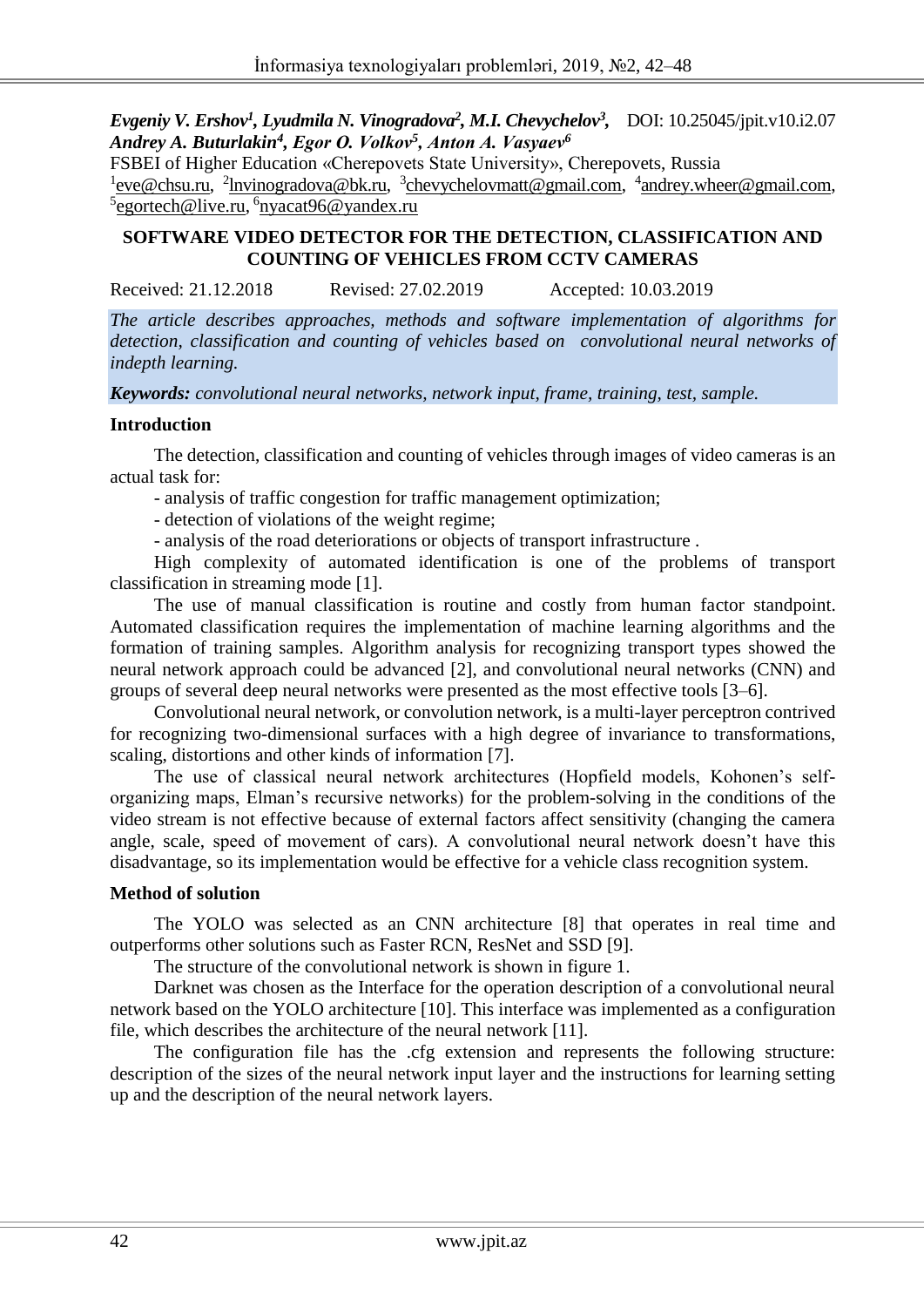

Figure 1. Structure of the convolutional neural network VGG

The characteristics of the neural network were determined to compile the configuration file:

- 1. Number of classes 3.
- 2. Size of the subsample 64.
- 3. Division of the subsample 16.
- 4. Size of the neuron input matrix 416 by 416.
- 5. Size of the gradient step  $-0.0005$
- 6. Size of the gradient step acceleration  $-0.9$ .

The activation function of neurons on all convolutional layers, except the last one is leakyReLU. The activation function of the neurons on the last convolutional layer and on the layers that are added through the contraction layers is a linear function [12].

A convolutional neural network, to perform the assigned task, must be trained to use a set of data that would produce a training sample. It is also necessary to prepare a test sample. And these samples should be different.

The teaching selection consists of image files submitted to the neural network input during training, as well as metadata files for each of them, which indicates the class and coordinates of the object that the neural network needs to recognize. The training sample consists of image files submitted to the neural network input during training and metadata files for each of image file, which indicate the class and coordinates of the object for the recognition of the convolutional neural network.

Data used for training and verification of neural network for training are presented in three files. The first file contains a list of names of all classes, second one stores the paths to the images included in the training sample, and the last one contains paths to the images included in the test sample. Elements of these lists are separated by a new line. The paths to these files are specified in the neural network configuration file during training. A metadata file with a txt extension is placed around each selection element. The image file and the metadata file have similar names. There are descriptions of each selected object from the new line of file with txt extension in the format: *cxywh*, where

*c–* class ID of object that starts from zero and indicates the line number in the file of class list *x, y –* coordinates of the frame center where the object is located

*w, h –* width and height of frame

All four parameters, defining the frame with the object, are relatively rationed to the image dimensions, i.e. *x*,  $y \in [0; 1]$  and *w*,  $h \in [0; 0.5]$ .

Figure 2 shows the algorithm for preparing the training (L) and the test (C) sample. The backpropagation algorithm is used to train a convolutional neural network. This algorithm allows to determine which weights have had a greater impact on the losses and finds ways to adjust to reduce losses.

After training the neural network, an algorithm for detection and classification was developed (figure3), which can be divided into 4 stages: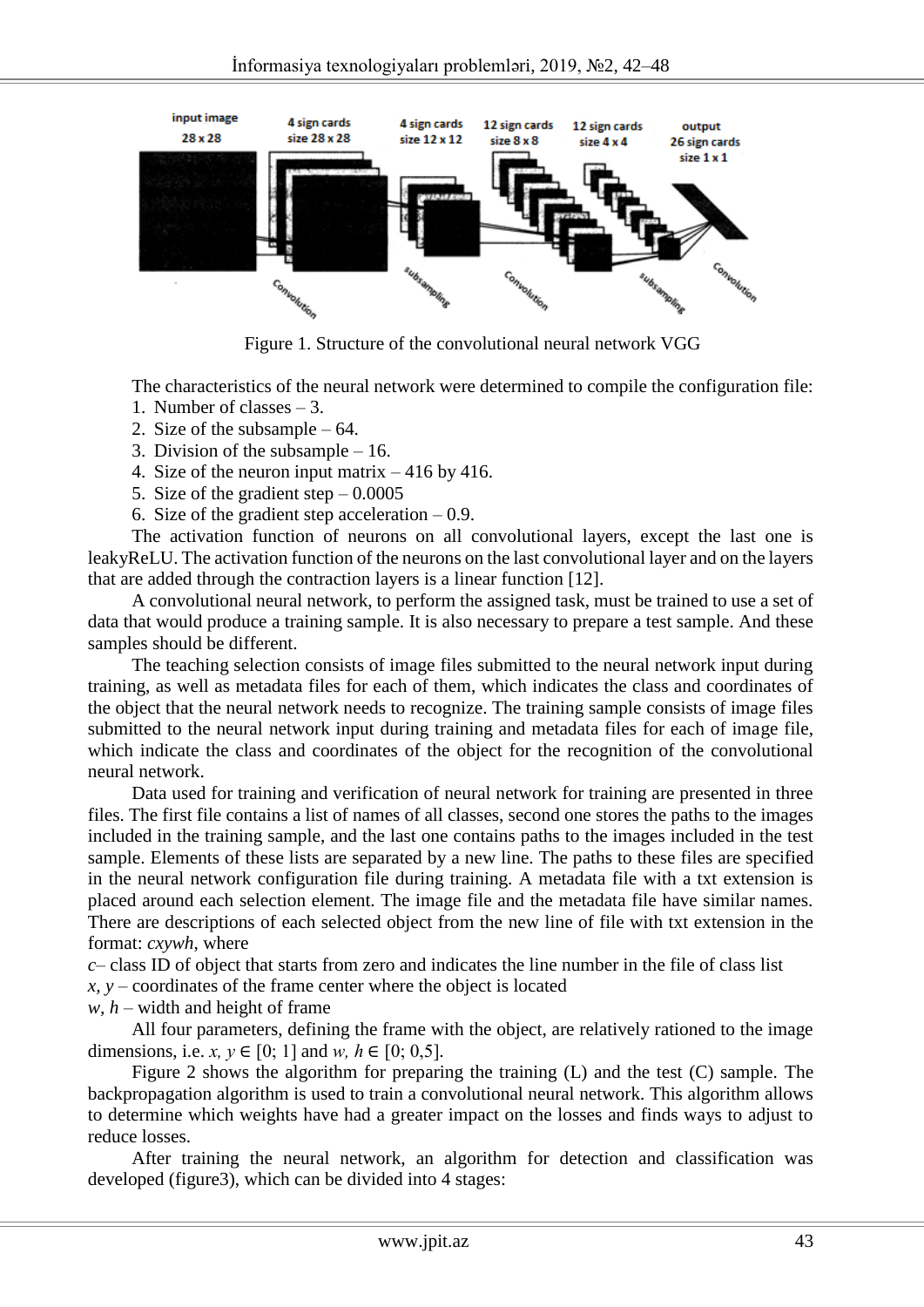## **1. Acquisition**

At this stage, the frame is fed to the network input and analyzed for vehicles (TU). YOLO divides the image into a S x S lattice and searches for suitable TU in each cell. At the output, each detected TU is determined by a rectangle around, which is characterized by five values:

- 1. X coordinate of the cell center
- 2. Y coordinate of the cell center
- 3. the width of the framing rectangle applied to the entire source image
- 4. height of the framing rectangle
- 5. the probability that the rectangle correctly found the TU

## **2. Classification**

All TU founded by the network must be classified. The network attaches a series of values to the TC, in addition to the five values, when the TU passes through the neural network. Attached values are the probabilities of TU belonging to each of the classes. Subsequently, the TU is assigned to the class where it has the maximum likelihood of belonging.

### **3. Tracking**

Due to the fact that the network initially considers two identical TU on different frames as unique when moving to a new frame, it is necessary to use the tracking algorithm (detection). Using the received information on the TU frameworks detected on two consecutive video frames (current and previous) allows to define frames that are geometrically the most similar and close to each other, and also belong to the same class. This comparison allows to assume that these frames belong to the same TU.

### **4. Number-crunching**

Checking the passage of detected TU through the specified control zones occurs at the counting stage. If the video editor finds out that the same TU was first on one side of the control zone and on the opposite one after, then, according to the direction of traffic specified for the given zone, TU passage through the control zone would be recoded. Upon completion of the detection and classification algorithm the TU counting algorithm starts to work using the data presented in figure 4. Red rectangles allocate the detected objects, and green dotted lanes show the counting lines for the calculating the TU.

The video detector is software implemented as a set of modules: preparation of the sample in the neural network format, detection and counting of vehicles, datastorage and UI.

The software used for development are .NET Framework 4.7.1, Microsoft SQL Server Compact 4.0, Microsoft Visual C ++ Redistributable Package 2017 x64, NVidiaDriver 387.128, compatible with CUDA 9.1.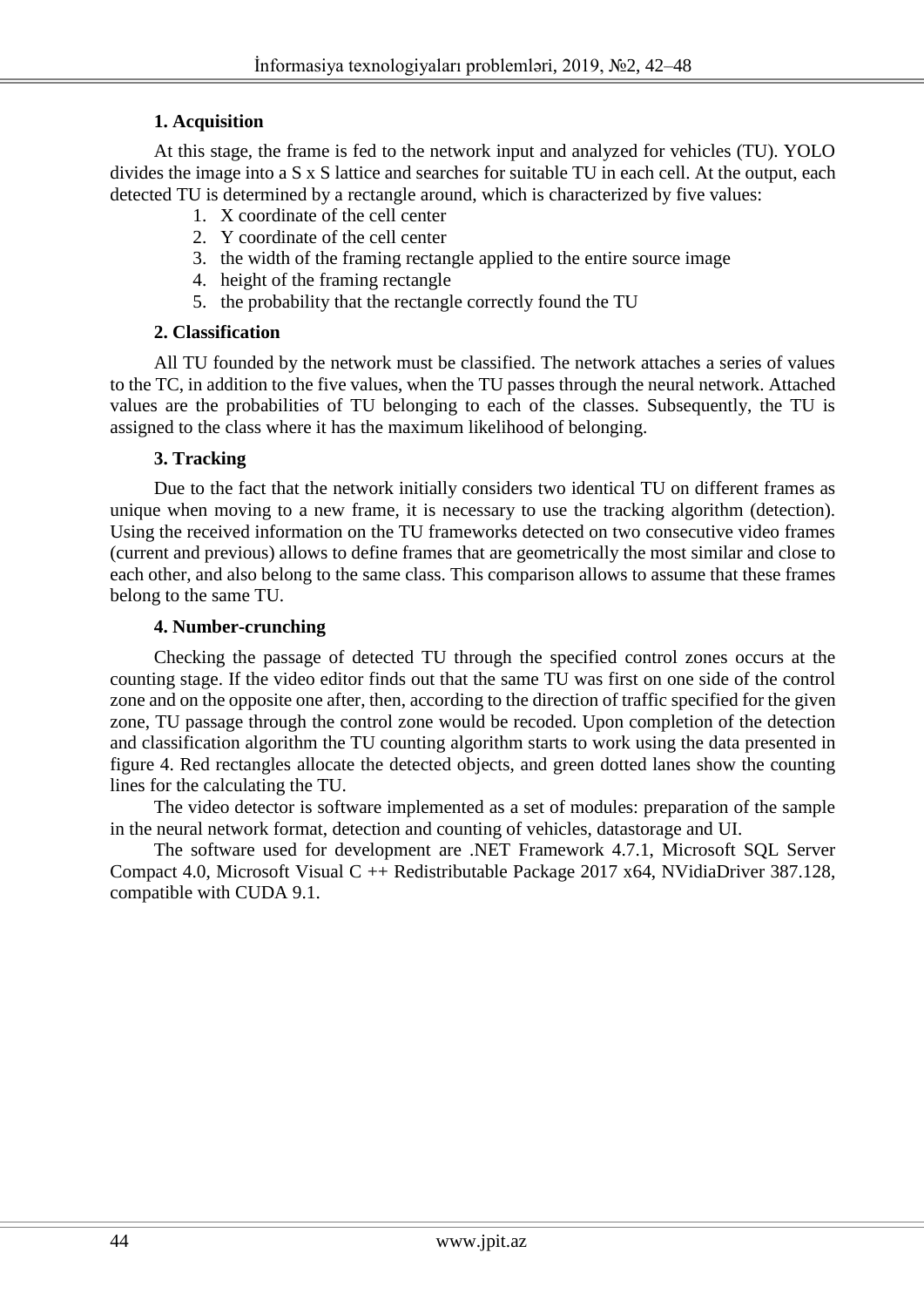

Figure 2. Algorithm flowchart for sample preparation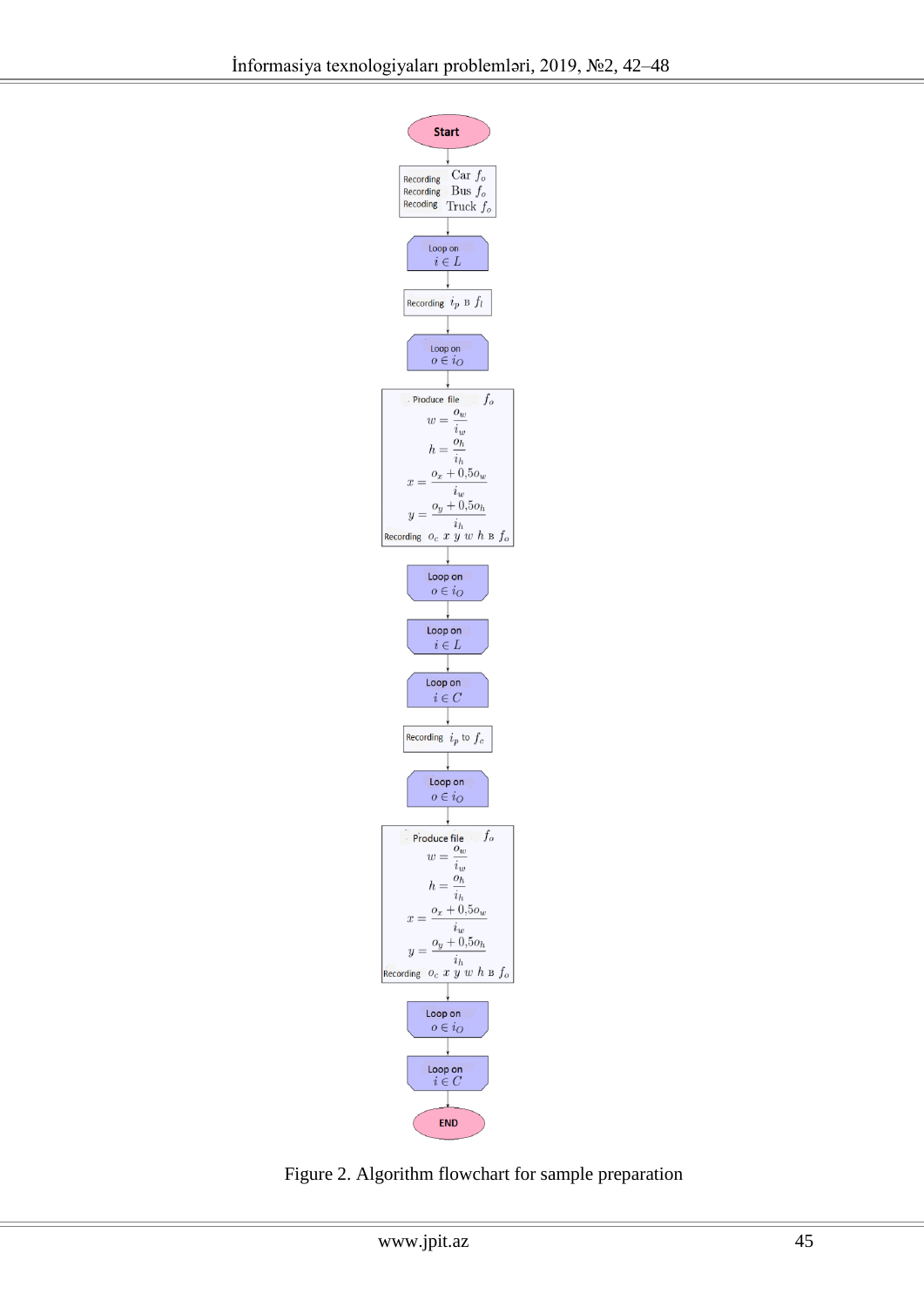

Figure 3. Algorithm flowchart of detection and classification

# **Results**

The results of the tests confirmed the reliability of the software detector. The total percent of recognition in the daytime (figure 5, a) is 95% for cars, 90% for buses and 99% for freight vehicles; at night (figure 5, b) is 93% for cars, 69% for buses and 85 for freight vehicles. At night, the result is worsened by headlights and low lighting.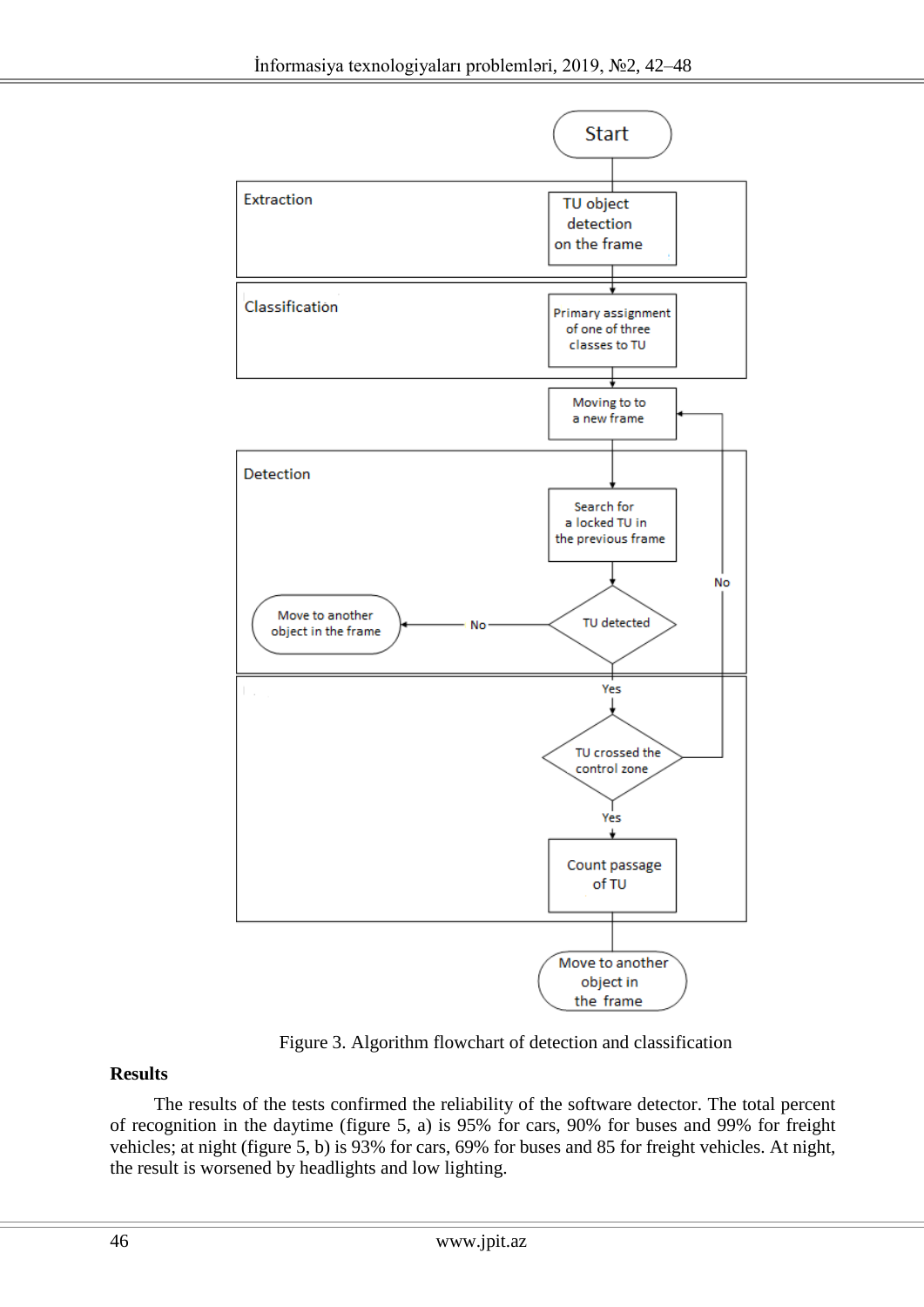

Figure 4. TU Calculating through counting lines



b)

Figure 5. Detection of vehicles

a) Daytime; b) Nighttime

The work was carried out by a team of teachers and students of the Department of Mathematical and Computer Software of the Cherepovets State University, commissioned by LLC "Mullenom Systems" (Cherepovets).

### **Reference**

- 1. Titov I.O. Contour Detection of Moving Image / I. O. Titov, G. M. Emelianov // Federal State Budgetary Educational Institution of Higher Education "Yaroslav-the-Wise Novgorod State University" bulletin, 2010, 27 p.
- 2. Mikheeva T.N. Application of Neural Network Methods for Analyzing Spatial Data Proceedings of Seven International Research and Practical Conference St. Petersburg, Saint Petersburg State University of Architecture and Civil Engineering , 2006, pp.81–84.
- 3. Barsky A.B. Path Choice in Step-by-step Alternative Routing in Wireless Telecommunication Network // World of Transport and Transportation, 2011, no.2. pp.4–11.
- 4. Barsky A.B. Path Choice in Step-by-step Alternative Routing in Wireless Telecommunication // World of Transport and Transportation, 2011, no.3. pp.14–19.
- 5. Yudin D. A. Recognition of Events on Images with Using Tweak of a Deep Neural Network // Optico-Electronic Devices and Devices in Recognition Systems Image,Image Processing and Symbol Information. Recognition - Digest of XIII International Sientific and Technical Conference, Kursk, 2017, pp.379–381.